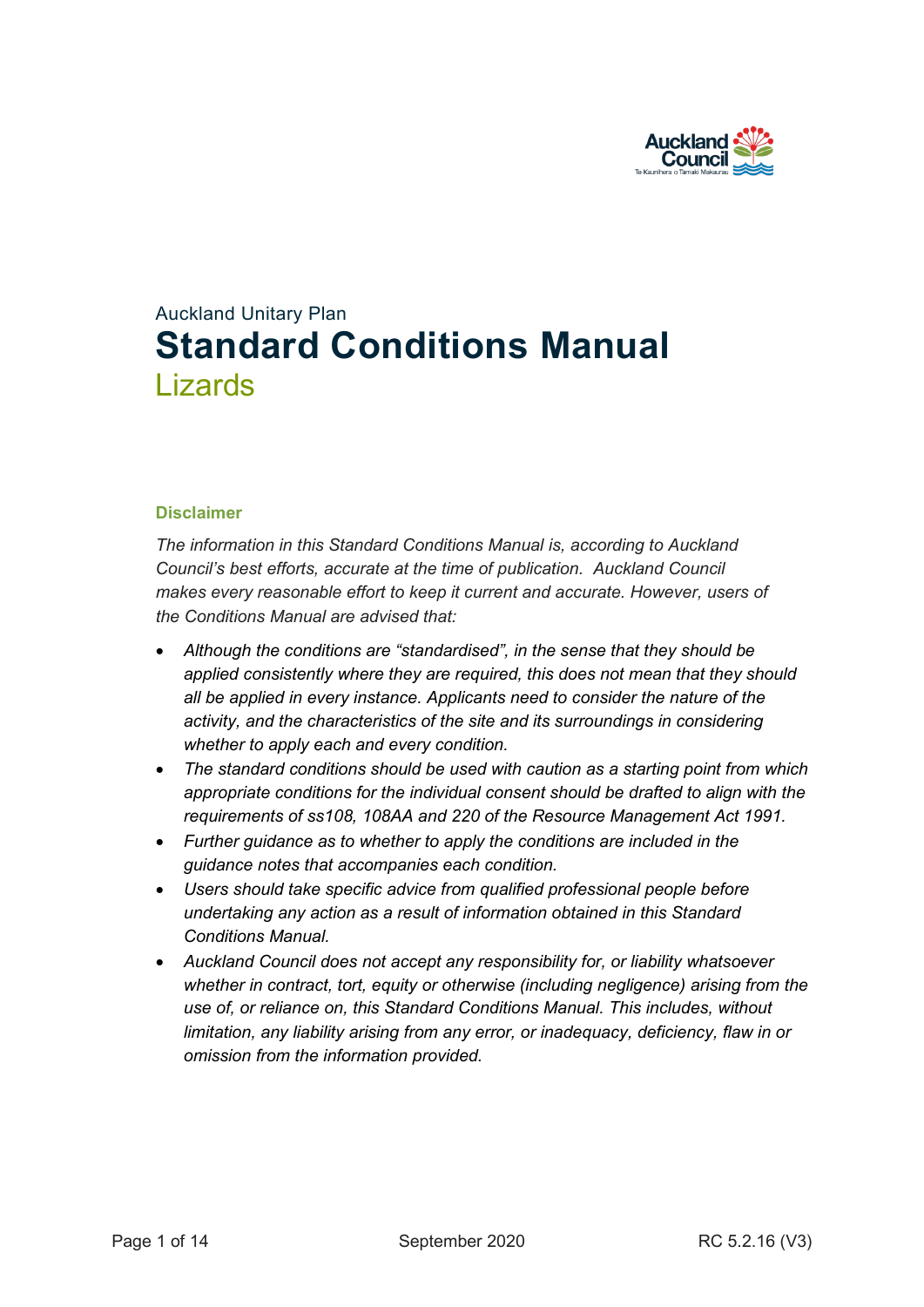# **Overview**

## **Introduction**

These conditions relate to the management of native lizards, this includes both geckos and skinks.

Applications should also be aware of the Wildlife Act 1953 and the controls placed upon any person working with protected wildlife species under the Act. See advice note below.

## **Which conditions should I use?**

There are two main sets of lizard (Herpetological) conditions set out below:

- Scouting and rescue conditions; and
- Lizard Management Plan conditions.

## **Explanation of scouting and rescue conditions**

The Scouting and Rescue Conditions relate to consents where minor or small scale vegetation clearance (habitat removal) is being consented. In these cases we should only impose conditions which are commensurate with the scale of the development proposed. We can therefore choose to impose conditions which aim to look for and relocate native geckos and skinks during a scouting/surveying stage and/or rescue native skinks and terrestrial geckos (ground foliage dwelling) and any native arboreal geckos (tree dwelling) while the vegetation removal is actually happening.

Your expert ecologist will be able to give you good advice as to the likelihood of presence of lizards (once we build up better understanding of lizard location based on Amphibian/Reptile Distribution Scheme (ARDS) card information (gathered as a result of these conditions) we can present better evidence of the presence of lizards in the Auckland Region). The applicant should also have addressed the presence of lizards as part of their AEE.

Should the expert ecological advice be challenged by the applicant i.e. the expert evidence from council's expert and the applicant's expert is contradictory and you cannot be sure, you can impose Condition 1. This condition provides that if no lizards are found during scouting/surveying (Part A), then they do not need to carry out any rescue (Part B). Applicants may prefer this condition if they are adamant that there are no lizards present and they would like to prove this.

However, your applicant may wish to agree that there is the potential for lizards to be present on site and simply go straight to Condition 2 without having to go to the expense of applying Condition 1 to confirm whether lizards are present. You should discuss this with the applicant at the time you are sharing conditions with them prior to issuing the decision.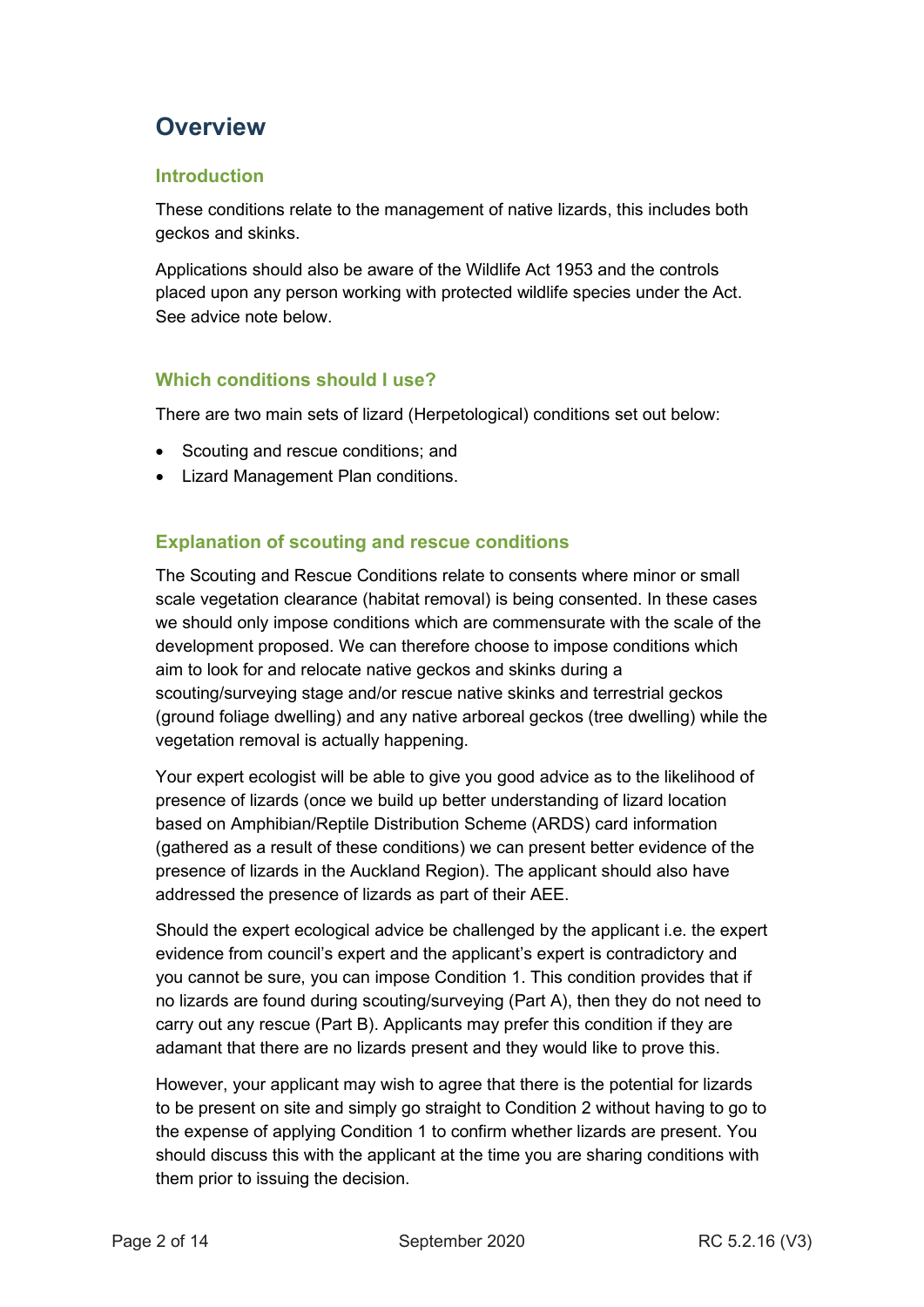Costs associated with the scouting/surveying may be larger than the costs associated with rescue during vegetation removal. Use your discretion.

Conditions 1 or 2 are to be used in those cases where relocation will be to another habitat on the same site as the development works will occur on. This method is designed to be a low cost way to ensure that many of the native lizards on site are removed from the development area and placed safely in a similar habitat elsewhere on the site. The work needs to be done by a Council approved ecologist/herpetologist.

## **Explanation of lizard management plan conditions**

The Lizard Management Plan conditions relate to works of a larger scale where a significant amount of vegetation is being cleared (habitat destroyed) or for small scale developments when native lizards will need to be transferred off site. In these cases a Lizard Management Plan will need to be tailor-made to each situation and show the method by which the native lizards will be surveyed, captured and relocated. This is a more costly condition, but in complex circumstances, it provides more certainty that the council is meeting its duties to achieve the objective of maintenance of biological diversity which is required by the RMA (s31(1)(b)(iii)) while also ensuring that the council is not being overly onerous on consent holders.

Please check with your ecologist to decide which of the above sets of conditions are appropriate for the consent you are dealing with. Also see the Practice Note on Lizard Management on the council intranet.

Any native lizard rescue/relocation should have a condition requiring the reporting to the council of the presence (or absence) of native lizards. An ARDS Card condition should always therefore be imposed. This helps the council keep a track of native lizard populations. We are imposing conditions under the RMA therefore our condition should only relate to council rather than DOC who operate under the Wildlife Act and also require ARDS card information.

Various miscellaneous lizard management conditions have also been included in this section, please check with your specialist ecologist before imposing any of these conditions.

Monitoring officers should check with the Team Manager Ecological Advice with regard to certifying conditions in this section.

### **Advice notes**

Advice Note 1 should be included in all consents where native lizards may be present.

Advice Note 2 should be included in all consents that require native lizard management conditions.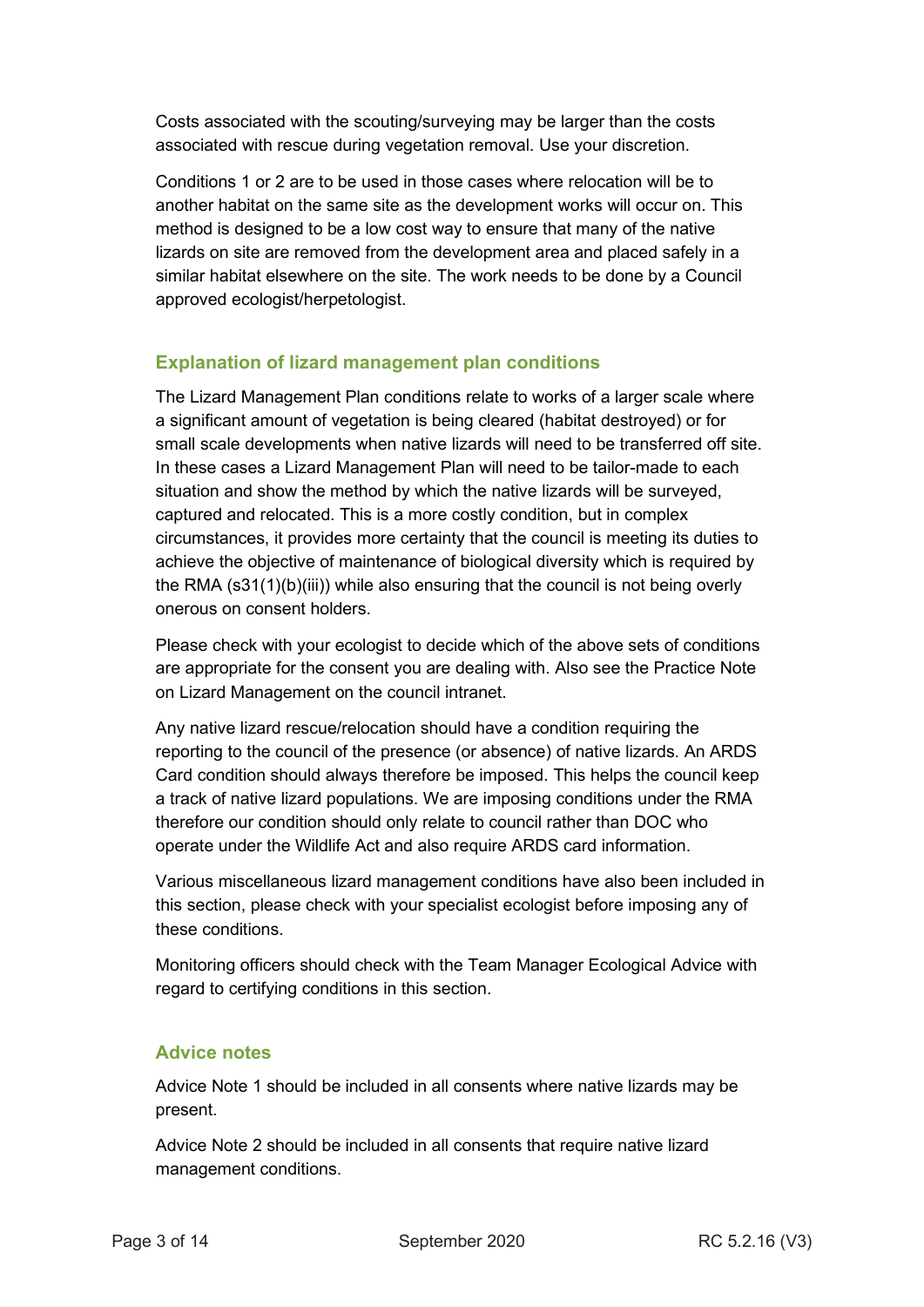# **Scouting & Rescue Conditions**

### **Overview**

These conditions can be imposed for small scale vegetation clearance. The purpose of these conditions is to allow for the capture and relocation of native lizards on site in a way which is commensurate with the amount of development being consented. These conditions should be imposed on small scale vegetation clearance e.g. single dwelling or two lot subdivision where there is suitable habitat on site to which native lizards can be relocated. For larger scale clearance and habitat destruction or when no suitable on site location is available for lizard relocation please refer to the conditions below requiring a Lizard Management Plan (LMP) (see your ecologist specialist for more information about whether to impose the more restrictive conditions below). For any consent that requires potential relocation of lizards off site to another location please use the LMP conditions below. This is because translocations are inherently more risky in terms of potential for extinction of sub populations of lizards and caution must be taken. The identification of a suitable location for lizard release, either on or off site, should be specified in the consent application and/or AEE. This should not be left to a condition. If a suitable release habitat is not located on site then the inclusion of a condition requiring a full LMP should be considered.

The capture and relocation of lizards is also controlled by the Wildlife Act 1953 and any person undertaking such work must be certified by the Department of Conservation. Generally people certified by DOC will be acceptable to the council; however we have included a section in the condition to ensure that the council is happy with the person carrying out the works.

Lizards can be both nocturnal and diurnal, so it is important that spotlighting is done at night so that the nocturnal tree geckos can be captured and released. Skinks and occasionally some geckos live in ground foliage and will be captured during daytime habitat removal and using ACO's and/or pitfall trapping and physical searching etc.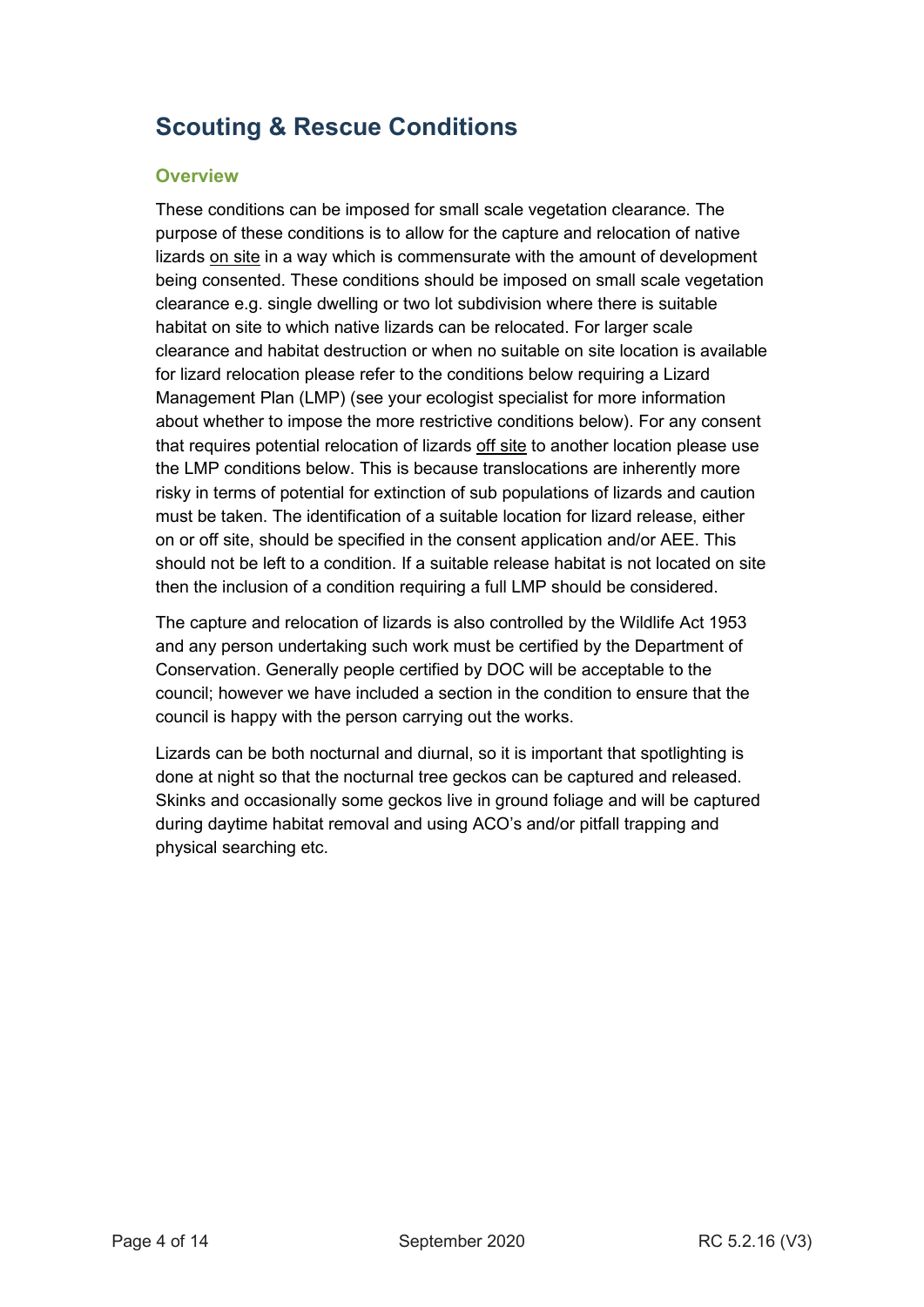## **Condition 1: Scouting / surveying and rescue condition**

**A**. The consent holder must employ a suitably qualified and experienced ecologist/herpetologist acceptable to the council, who must carry out the following actions prior to the commencement of removal of vegetation from the site:

#### Skinks

- i. Place Artificial Cover Objects or Live Capture Traps (e.g. pitfall traps or funnel traps which need to be checked daily by a suitably qualified and experienced ecologist/herpetologist) on site for a continuous period of at least five days and nights (check with your expert ecologist), or
- ii. undertake any other scouting/surveying method agreed with Council.

All native skinks captured must be relocated to a suitable location on site.

#### Geckos

- i. spotlight for a minimum of three (check with your expert ecologist) night(s) in climatic weather conditions that the expert considers are appropriate; or
- ii. undertake any other scouting/surveying method agreed with the Team Leader Compliance Monitoring [specify area].

Geckos able to be removed must be relocated to a suitable location on site.

**B**. Following the scouting/surveying required above, if any native lizards are found to be present on site, a suitably qualified and experienced ecologist/herpetologist acceptable to the council, must be onsite to supervise any vegetation removal in order to search for and rescue any native lizards found and to relocate them to the alternative location(s) on the site.

#### *Guidance Note:*

*This condition can be applied on small scale development where there is a dispute concerning the presence of lizards on the site. Ideally the presence of lizards should have been raised in the Applicants AEE and peer reviewed by Council's ecologists.* 

*Part A of this condition establishes whether there are lizards present and if not Part B would not apply. Please ensure that both parts (A and B) are imposed in case lizards are found on the site. Relocation of lizards found while scouting and surveying will not be sufficient to ensure that as many lizards as possible are safely relocated from the development area, a rescue component (Part B) must also be ensured, see RMA (s31(1)(b)(iii)).* 

*When imposing Condition 1, above, please check with the Council expert ecologist as to what length of time is appropriate for the surveying/scouting. The*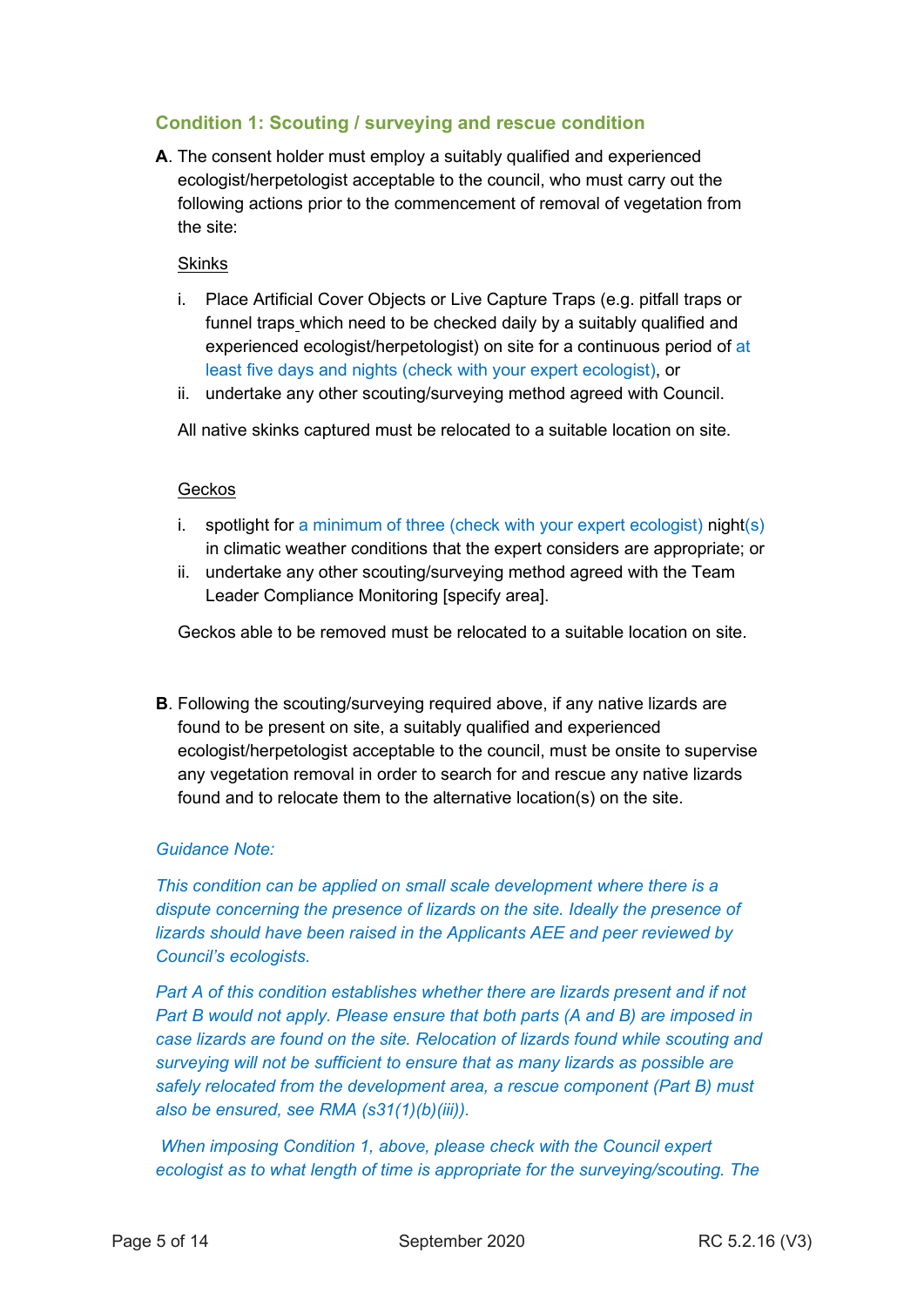*number of nights of survey that may be required beyond the minimum will depend on the quantity of vegetation clearance.* 

### **Condition 2: Search and rescue during vegetation removal**

A suitably qualified and experienced ecologist/ herpetologist acceptable to the council, must be onsite to supervise all and any habitat removal in order to search for and rescue any native lizards found and relocate them to a suitable alternative location on the site.

#### *Guidance Note:*

*This condition can be applied on small scale development where the applicant has conceded that there could be lizards present on site and does not want to go through the surveying/scouting (Part A) of Condition 1 above. Ideally the presence of lizards should have been raised in the Applicants AEE and peer reviewed by Council's ecologists. There should be a discussion with the applicant and Council at the time of condition sharing prior to the release of the decision whether you are going to impose a surveying/scouting component or just a rescue approach.* 

### **Condition 3: Reporting to Council**

Upon completion of works, all findings resulting from the *s*couting and (delete as appropriate) search and rescue during vegetation removal condition must be recorded by a suitably qualified and experienced ecologist/herpetologist approved by Council on an Amphibian/Reptile Distribution Scheme (ARDS) Card (or similar form that provides the same information) and sent to Council.

### *Guidance Note:*

*This condition should be applied on all consents where either Condition 1 or 2 above has been imposed. This condition requires that a record be kept of lizards found (or not found). It is a Department of Conservation requirement imposed under the Wildlife Act that ARDS Cards are completed, so it is something that consent holders will be doing anyway, if they are complying with obligations imposed on them by DOC. Provision of the information to the council will improve the council's' records of lizard locations.*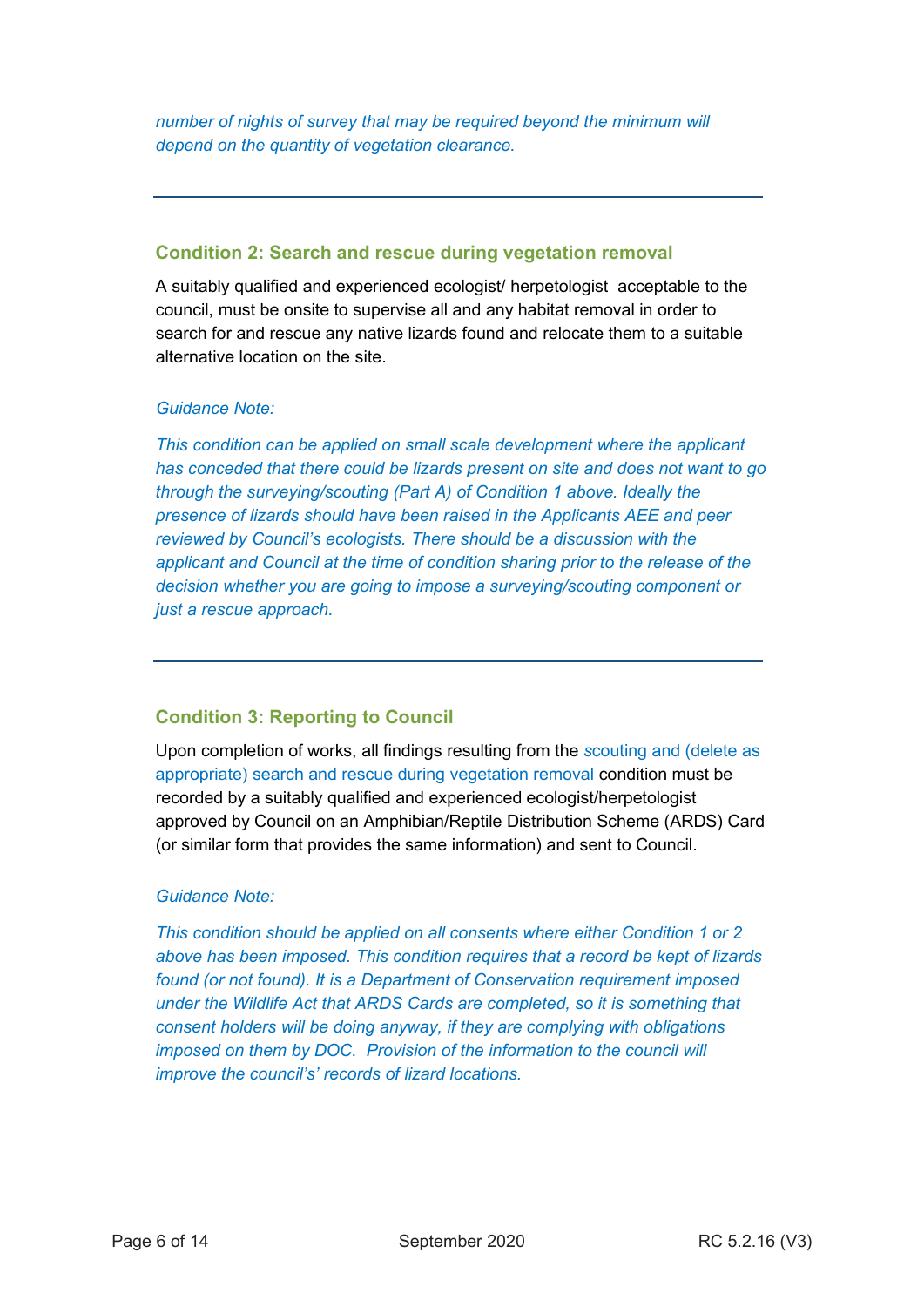# **Lizard Management Plan Conditions**

#### **Overview**

These conditions can be imposed for large scale vegetation clearance or when lizards need to be trans located off site. Use Version A where there is dispute as to the presence of lizards. Ideally the presence of lizards should have been raised in the Applicant's AEE and peer reviewed by Council's ecologists. Use Version B where lizard populations are known to be present on site or where the agreed ecological advice is that lizards are likely to be present on site. The condition below clearly states what the objective of the LMP is and what should be included in it. This document will be reviewed by Council's ecologist rather than the Monitoring officers as the ecologists have specialist expertise in this field. Reporting Condition 6 below should be added to both Version A and B in order to ensure that if a LMP is implemented the ARDS card is correctly logged. These conditions put the onus on the consent holder to employ a suitably qualified person (acceptable to the council) to determine the presence of lizards, write a LMP and implement it correctly. This ensures that the responsibility for lizard maintenance lies with the professional reputation of the consent holder's ecologist or herpetologist and encourages that person to monitor the implementation of the LMP correctly.

### **Condition 4: Lizard management plan required (Version A)**

**A.** Prior to the commencement of any vegetation removal works the Consent Holder must present to Council, information (based on industry best practice survey methods), from a suitably qualified and experienced ecologist/herpetologist employed by the consent holder and who has been approved by the council, that identifies whether there are sufficient numbers of native lizards, geckos or skinks (or both) present on site to trigger a requirement that a Lizard Management Plan (LMP) be prepared, certified and implemented.

A LMP will need to be prepared if the survey results in the detection of:

- 1 or more individuals of a threatened native lizard species or;
- 3 or more individuals of a common native lizard species.
- **B.** If the survey, in (A) above, detects native lizards in sufficient numbers to trigger the need for a LMP, the Consent Holder must, prior to the commencement of any vegetation removal works, submit and have certified by Council, a Lizard Management Plan (LMP) prepared by a suitably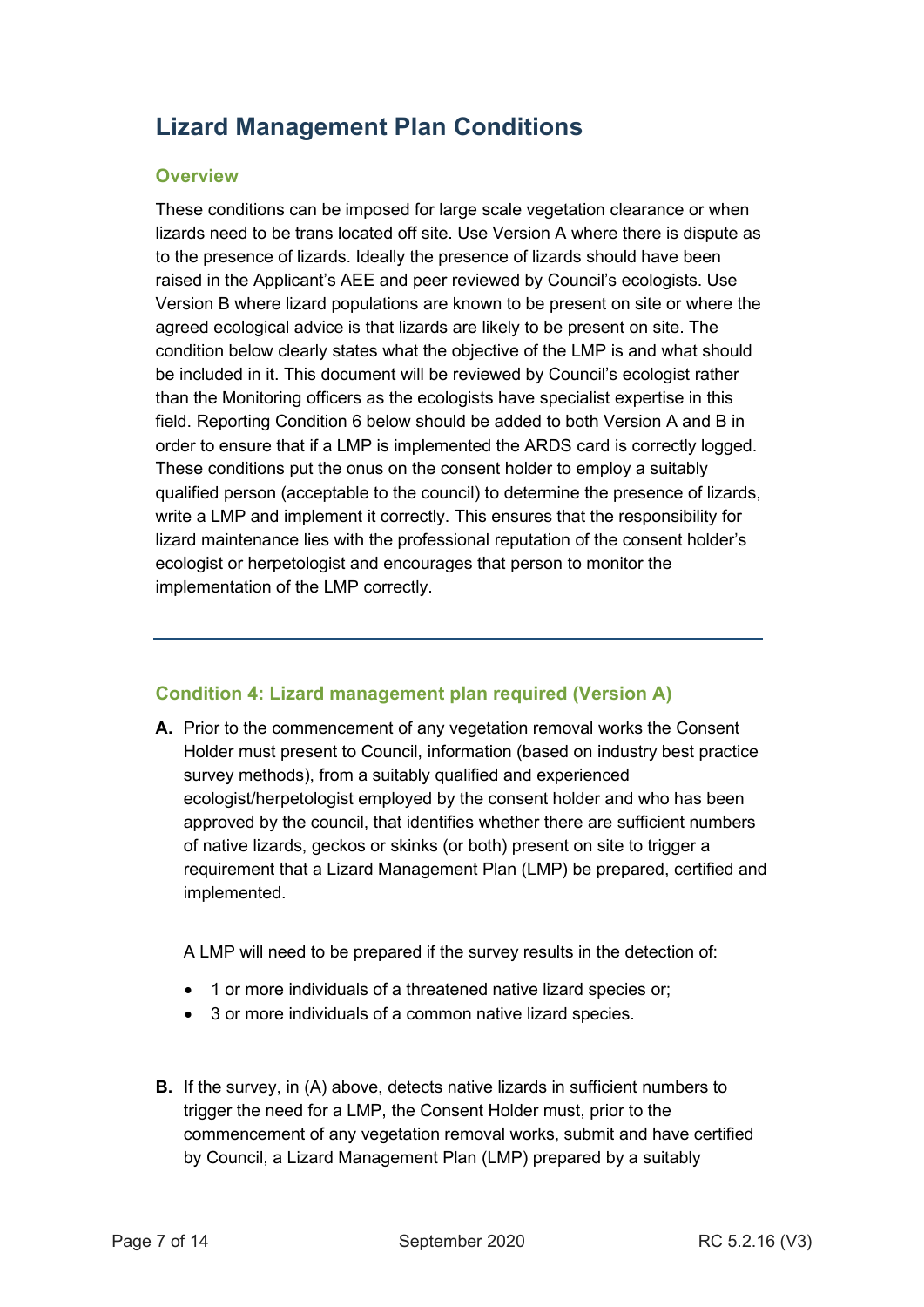qualified and experienced ecologist/herpetologist. The LMP Plan must be designed so as to achieve the following two objectives:

- i. The population of each species of native lizard present on the site at which vegetation clearance is to occur must be maintained or enhanced, either on the same site or at an appropriate alternative site; and
- ii. The habitat(s) that lizards are transferred to (either on site or at an alternative site, as the case may be) will support viable native lizard populations for all species present pre-development.

The LMP must address the following (where relevant):

- Credentials and contact details of the ecologist/herpetologist who will implement the plan.
- Timing of the implementation of the LMP.
- A description of methodology for survey, trapping and relocation of lizards rescued including but not limited to: salvage protocols, relocation protocols (including method used to identify suitable relocation site(s)), nocturnal and diurnal capture protocols, supervised habitat clearance/transfer protocols, artificial cover object protocols, and opportunistic relocation protocols.
- A description of the relocation site(s); including discussion of:
	- $\circ$  provision for additional refugia, if required e.g. depositing salvaged logs, wood or debris for newly released native skinks that have been rescued;
	- o any protection mechanisms (if required) to ensure the relocation site is maintained (e.g.) covenants, consent notices etc;
	- o any weed and pest management to ensure the relocation site is maintained as appropriate habitat.
- Monitoring methods, including but not limited to: baseline surveying within the site; baseline surveys outside the site to identify potential release sites for salvaged lizard populations and lizard monitoring sites; ongoing annual surveys to evaluate translocation success; pre and post – translocation surveys; and monitoring of effectiveness of pest control and/or any potential adverse effects on lizards associated with pest control;
- A post-vegetation clearance search for remaining lizards.

### Advice Note:

Please note that it is recommended that the lizard rescue plan is undertaken in conjunction with the vegetation clearance operations (and contractor) for an integrated approach (on the same day), to enable the physical search for gecko's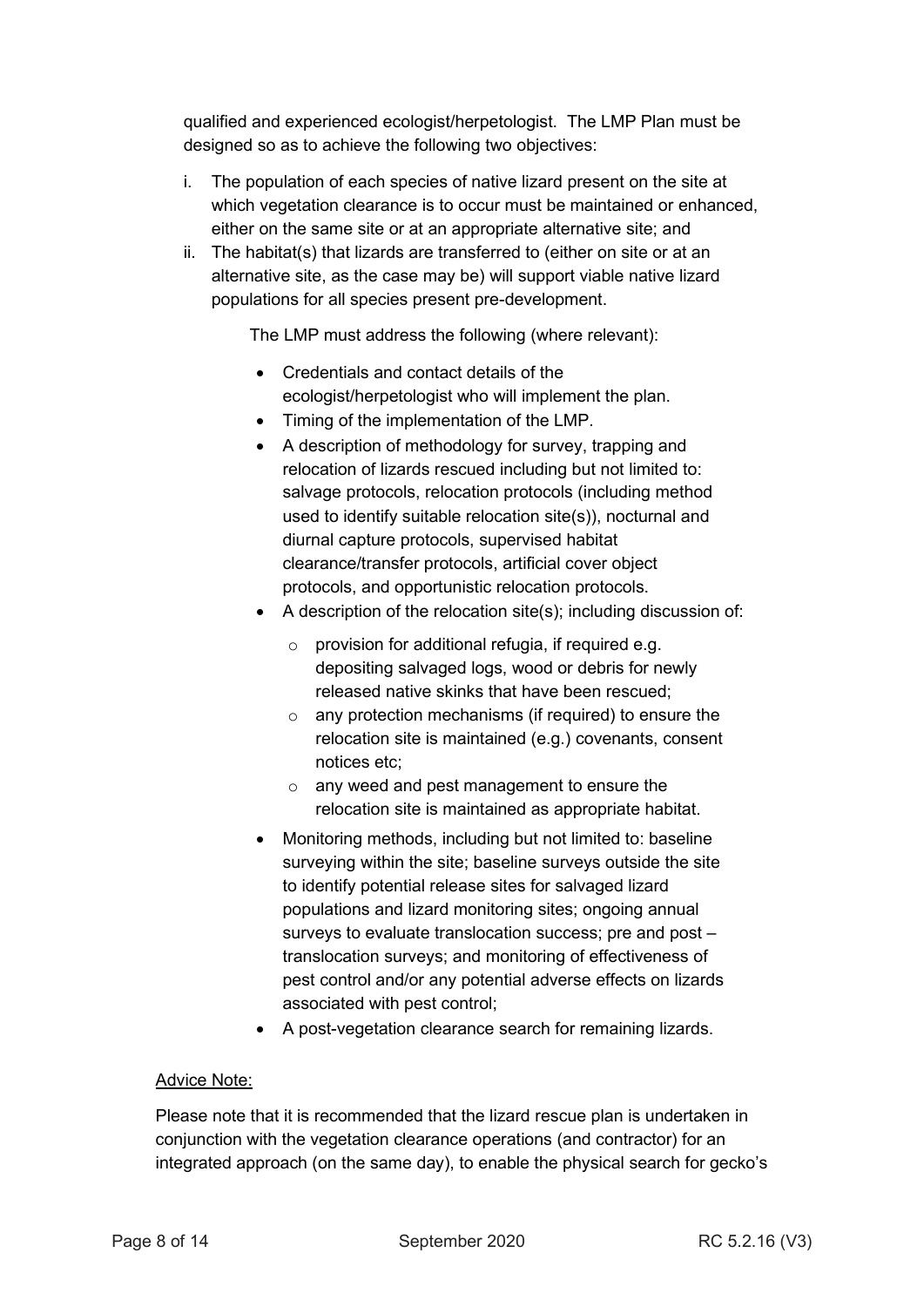following felling of trees and shrubs and to rescue any skinks from ground cover vegetation and terrestrial retreats.

- **C.** A suitably qualified and experienced ecologist/herpetologist approved to oversee the implementation of the Lizard Management Plan (LMP) must certify that the lizard related works have been carried out according to the certified LMP within two weeks of completion of the vegetation clearance works.
- **D.** All works on site must comply with the certified Lizard Management Plan.

#### *Guidance Note:*

*The timing within C may need to be amended depending on the ongoing obligations such as annual surveys etc. See your Council specialist ecologist for further guidance. All non-lizard related works may be certified to have been carried out by the consent holder (e.g. registering any covenants on the title etc).*

#### **Condition 5: Lizard management plan required (Version B)**

- **A.** Prior to the commencement of any vegetation removal works the Consent Holder must submit and have certified by Council, a Lizard Management Plan (LMP) prepared by a suitably qualified and experienced ecologist/herpetologist. The LMP Plan must be designed so as to achieve the following two objectives:
	- i. The population of each species of native lizard present on the site at which vegetation clearance is to occur must be maintained or enhanced, either on the same site or at an appropriate alternative site; and
	- ii. The habitat(s) that lizards are transferred to (either on site or at an alternative site, as the case may be) will support viable native lizard populations for all species present pre-development.

The LMP must address the following (as appropriate):

- Credentials and contact details of the ecologist/herpetologist who will implement the plan.
- Timing of the implementation of the LMP.
- A description of methodology for survey, trapping and relocation of lizards rescued including but not limited to: salvage protocols, relocation protocols (including method used to identify suitable relocation site(s)), nocturnal and diurnal capture protocols,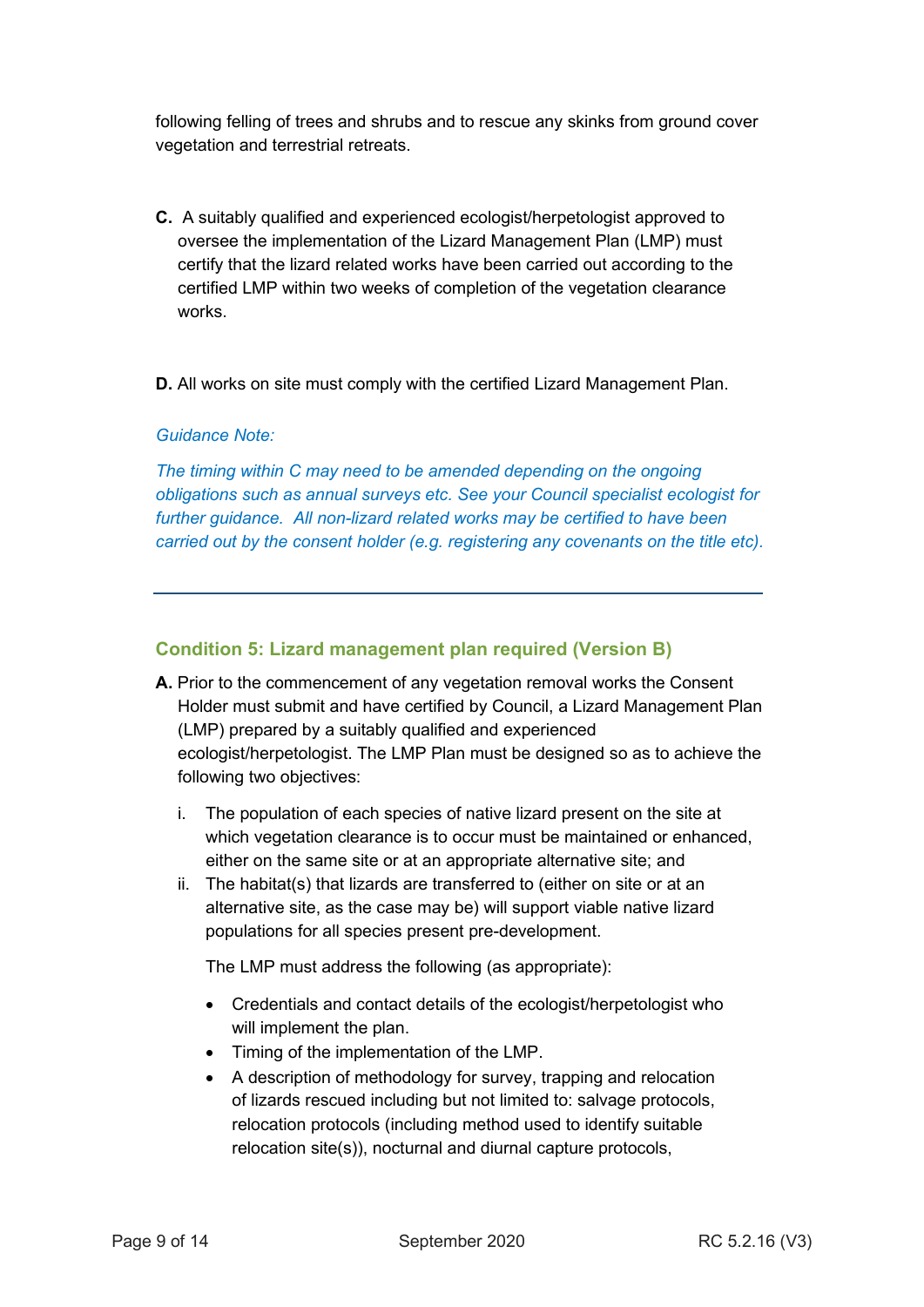supervised habitat clearance/transfer protocols, artificial cover object protocols, and opportunistic relocation protocols.

- A description of the relocation site; including discussion of:
	- $\circ$  (provision for additional refugia, if required e.g. depositing salvaged logs, wood or debris for newly released skinks that have been rescued;
	- $\circ$  any protection mechanisms (if required) to ensure the relocation site is maintained (e.g.) covenants, consent notices etc;
	- o any weed and pest management to ensure the relocation site is maintained as appropriate habitat.
- Monitoring methods, including but not limited to: baseline surveying within the site, baseline surveys outside the site to identify potential release sites for salvaged lizard populations and lizard monitoring sites, ongoing annual surveys to evaluate translocation success, pre and post – translocation surveys, and monitoring of effectiveness of pest control and/or any potential adverse effects on lizards associated with pest control.
- A post-vegetation clearance search for remaining lizards.

#### Advice Note:

Please note that it is recommended that the lizard rescue plan is undertaken in conjunction with the vegetation clearance operations (and contractor) for an integrated approach (on the same day), to enable the physical search for gecko's following felling of trees and shrubs and to rescue any skinks from ground cover vegetation and terrestrial retreats.

- **B.** A suitably qualified and experienced ecologist/herpetologist approved to oversee the implementation of the Lizard Management Plan (LMP) must certify that the lizard related works have been carried out according to the certified LMP within two weeks of completion of the vegetation clearance works.
- **C**. All works on site must comply with the certified Lizard Management Plan.

#### *Guidance Note:*

*The timing within B may need to be amended depending on the ongoing obligations such as annual surveys etc. See your Council specialist ecologist for further guidance. All non-lizard related works may be certified to have been carried out by the consent holder (e.g. registering any covenants on the title etc)*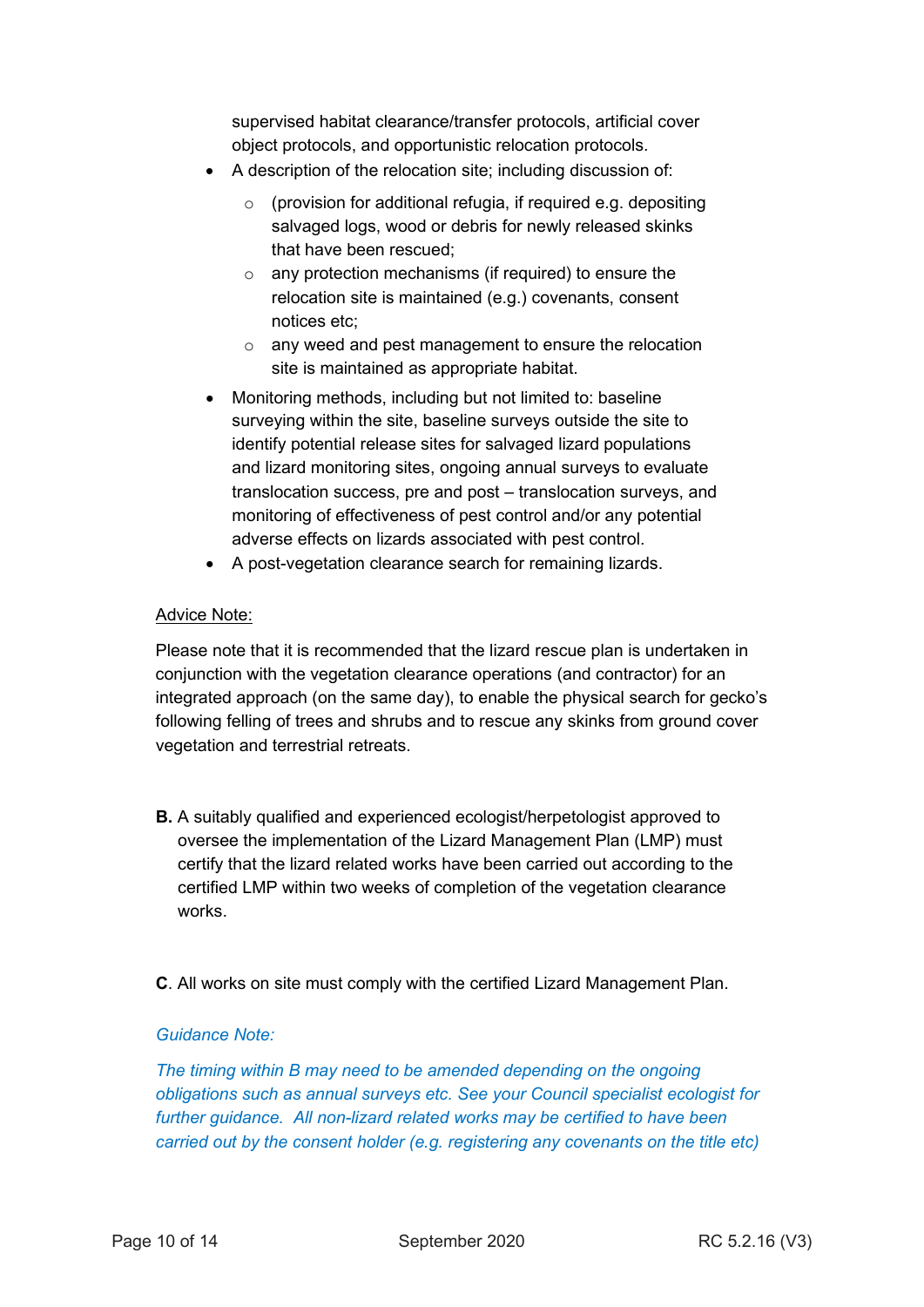## **Condition 6: Reporting to the Council**

Upon completion of works, all findings resulting from the implementation of the Lizard Management Plan must be recorded by a suitably qualified and experienced ecologist/herpetologist approved by the council on an Amphibian/Reptile Distribution Scheme (ARDS) Card (or similar form that provides the same information) which must be sent to Council.

#### *Guidance note:*

*This condition should be imposed on all consents where either Condition 4 or 5 above has been imposed. This condition requires that a record be kept of lizards found (or not found) and provided to the council.*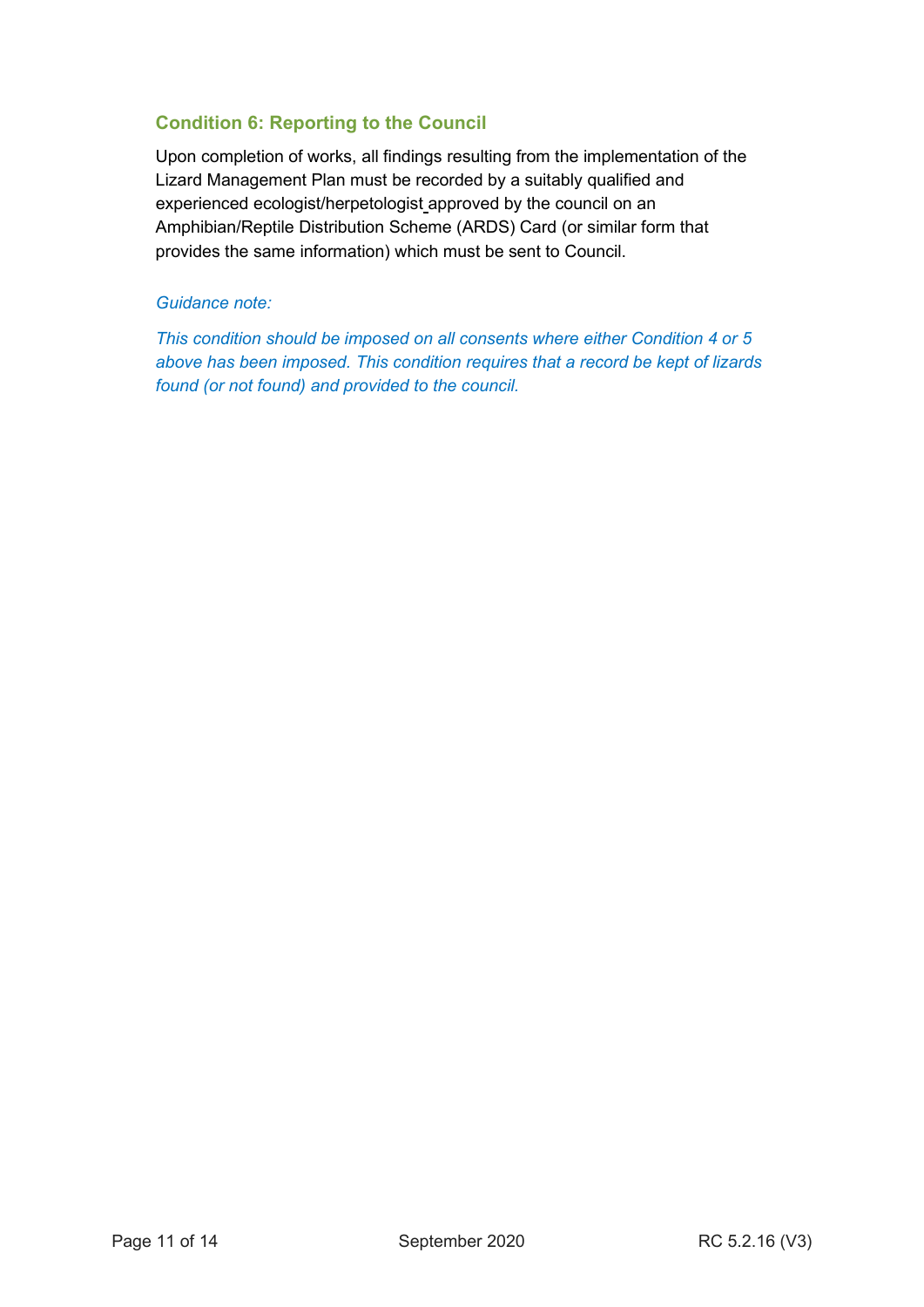# **Miscellaneous Lizard Management Conditions**

## **Condition 7: Pre-start meeting**

Prior to the commencement of any vegetation removal works, the consent holder must hold a pre-start meeting that:

- is located on the subject site;
- is scheduled not less than five days before the anticipated commencement of any activity authorised by the consent that will result in the disturbance or destruction of lizard habitat;
- includes the Council's Team Manager Ecological Advice or any other necessary specialists; and,
- includes representation from the contractors who will undertake the removal works and
- the consent holders appointed herpetologist

The meeting must discuss the measures and methodologies to be implemented to minimise harm to native lizards and to maximise capture of native lizards by the appointed herpetologist during the clearance operation as set out within the approved Lizard Management Plan(LMP). All contractors involved with the habitat removal works must be made aware of their obligations to ensure that the requirements of the LMP are complied with.

### *Guidance Note:*

### *Only apply this condition if the Council's ecologist requests a pre-start meeting and is able to attend.*

*The purpose of this condition is to require a pre-start meeting between the council ecologist and the consent holder's ecologist/herpetologist and vegetation removal contractors. The purpose of the meeting is to establish the methodologies for vegetation removal and how this can best be done in the presence of the ecologist/herpetologist while meeting the contractor's health and safety requirements and best practice etc. It is sometimes the case that vegetation removal contractors will want to avoid having non-contractor staff on site and a pre start meeting can be the best place to ensure that all people working on the site understand the importance of lizard rescue and how to best ensure that as many lizards as possible are rescued while still fulfilling the vegetation removal objectives.*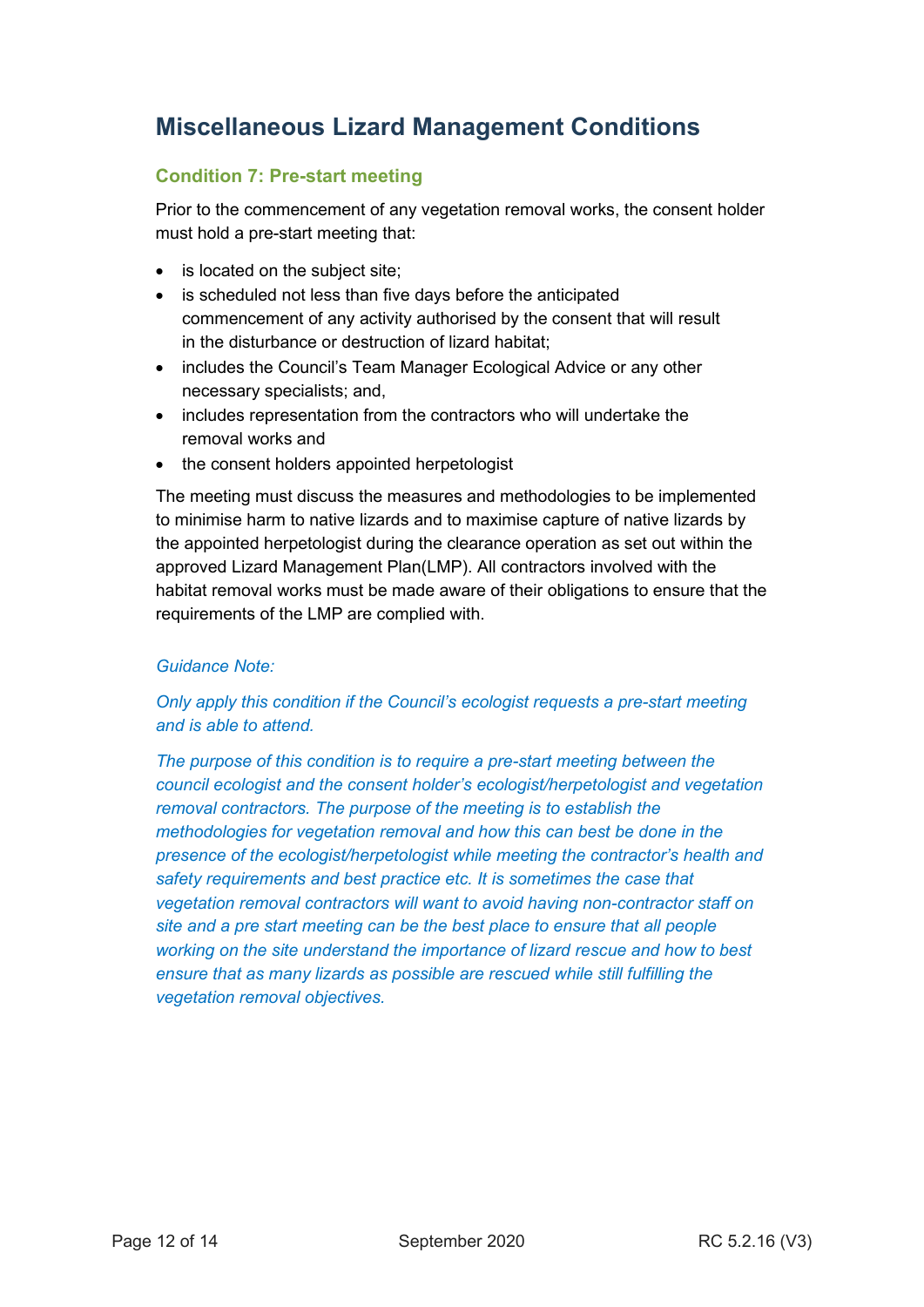## **Condition 8: Exclusion fencing**

A lizard exclusion fence (e.g. a super silt fence) must be erected around the boundary of the vegetation removal area during or immediately following removal works occurring to prevent re-colonisation by native lizards. This fence must remain in place until such time that its removal is either: expressly requested by the consent holder and agreed with by the Council; or advised as being acceptable by the appointed herpetologist in consultation with Council.

#### *Guidance Note:*

*Only impose this condition on advice from your council ecologist.* 

*The purpose of this condition is to ensure that lizards relocated on site do not attempt to go back into a danger zone while works are still ongoing.* 

#### **Condition 9: Pets (pet free covenant)**

No occupier of the land, or visitor to the land, must keep or introduce onto the site carnivorous or omnivorous exotic animals (such as mustelids, cats or dogs) which have the potential to be lizard predators.

#### *Guidance note:*

*The purpose of this condition is to ensure that domestic predator species are not present on site. Only impose this condition on advice from the council's ecologist*.